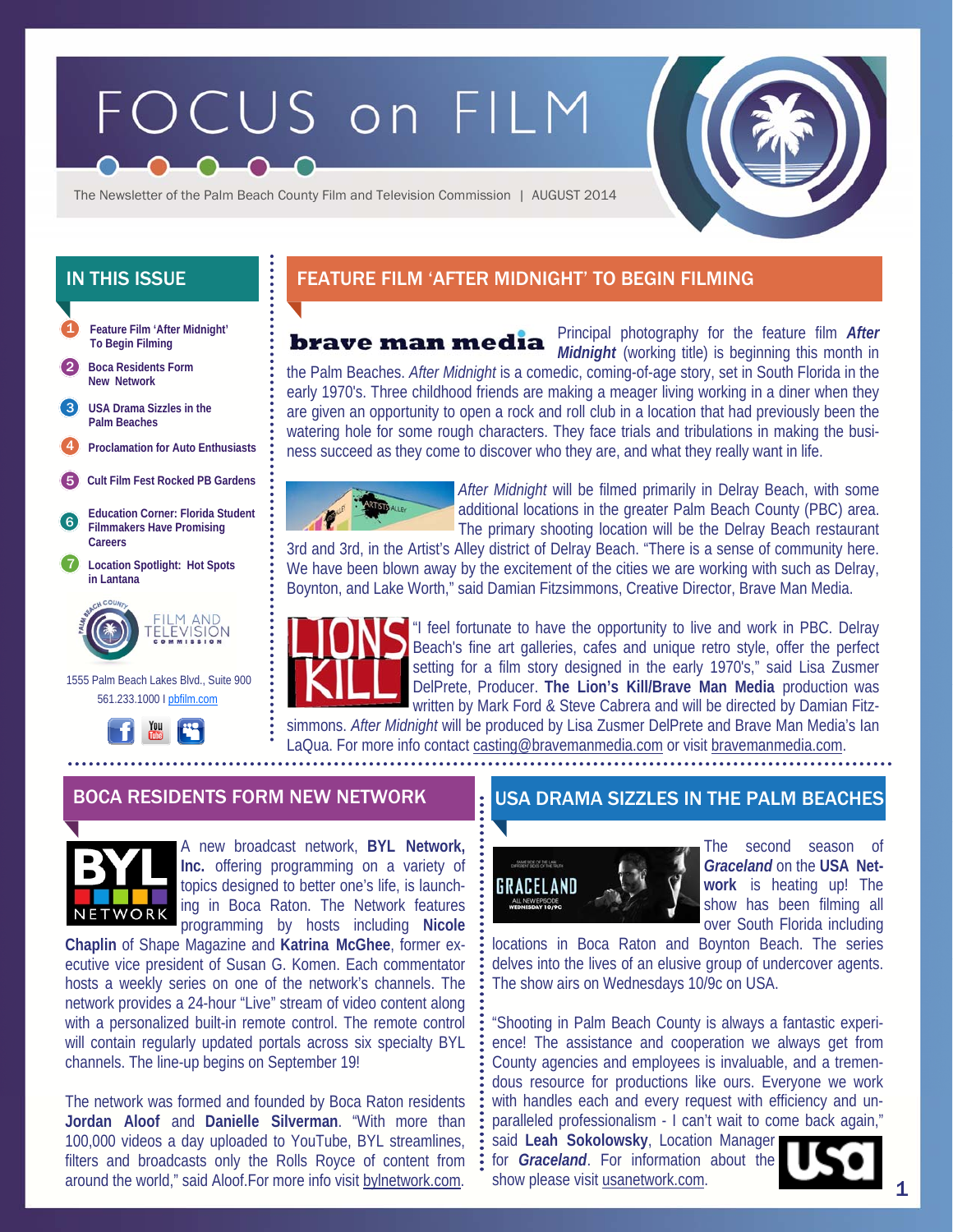

FOCUS ON FILM



The team from **Supercar Week** was given a special honor from the City of West Palm Beach. **Mayor Jeri Muoio**  presented the team with a proclamation, proclaiming the second week of January as Supercar Week!

*L-R: Tim Byrd, Joan Goldberg, Mayor Jeri Muoio, Gina Palmer and Neil London* 

2015 will mark the 5th annual Supercar Week, which is an event that celebrates the most significant cars in the world. All Supercar events are media occasions for

film and TV, and **ICTV1** will be handling the production. For info visit supercarweek.com.

**icTV**.com

#### CLASSIC LOCATIONS FOR A CLASSIC SHOOT



Clothes were styled to perfection for the latest **Appleseeds Catalog** shoot which took place at trendsetting locations in the Palm Beaches. With a "Classic is Ageless" motto, the brand focuses on providing specialty fashion for women over 60 years old.

"Shooting in the Palm Beaches was fabulous…many of our crew had been there

before but it had been a few years, and everyone was so impressed with how things had changed. CityPlace and The Gardens were some of the favorite locations, and of course the amazing beaches were a big hit. But as producer my favorite thing was the helpful attitude of everyone we worked with…we will definitely be coming back," said **Shannon Jones**, Creative Manager.

The shoot was produced by Orchard Brands, the parent company of Appleseeds. The photos will appear in the Appleseeds Catalog, which will be in customers' homes this summer, and can also been seen on their website at appleseeds.blair.com.

## PROCLAMATION FOR AUTO ENTHUSIASTS NEW SERVICE EASES THE SALE OF GEAR

The creator of the mobile pro**mgear** duction guide doddle and **doddlePRO** has started a new

website called **Film/Gear Classifieds**. This site is designed for buyers and sellers to come together to negotiate a deal for the sellers new or used production equipment. There are many different categories on the website ranging from cameras to grip equipment. For more information visit filmgearclassifieds.com.

Want to learn about other production resources? The Palm Beach County Film & Television Commission website features production resources such as the Film Florida Production Guide, Production HUB, and Film in Florida's Directory. For info visit pbfilm.com and click on Production Resources.

#### CITYPLACE HAS THE LOOK



From sultry surf to sleek cityscapes, the Palm Beaches have the look and feel that accentuates the fashion industry's hottest ensembles. The crew from the **Noelli Catalog**, a new online retailer, recently shot photos of their new

collection at CityPlace in West

*Noelli Catalog Shoot Photo: Michael Wright* 

Palm Beach. The website features a virtual dressing room that allows customers to match items together prior to purchasing with make-up and hair tips to finish the outfit.



South Florida photographer **Michael Wright**  was hired to shoot the images. "Shooting in the Palm Beaches was a breeze. Everyone we worked with at CityPlace was extremely helpful," said Wright. For more information please visit michaelwrightphoto.com or noelli.myshopify.com.

#### BURT REYNOLDS TO PUBLISH MEMOIR AND GETS THE COVER OF FAMOUS ROAD MAG



Palm Beach County's own, legendary movie star **Burt Reynolds** is set to release a tell-all memoir in the fall of 2015. The memoir is tentatively titled "**But Enough About Me**" and will be published with G.P. Putnam's Sons. "Setting the record straight is something that I have wanted to do for a while now, and with this book I will. This will be a project that will go into many areas I haven't discussed," said Reynolds.

Reynolds also graces the cover of the Summer 2014 "**American Road Magazine**." Reynolds defined the road film for Generation X. He starred in *Smokey and the Bandit*, *The Cannonball Run*, and other fuelinjected outings. Reynolds speaks to his experiences in an American Road interview that looks back on the miles he's traveled and explains why he endures as an American icon. For info call 561.233.1000.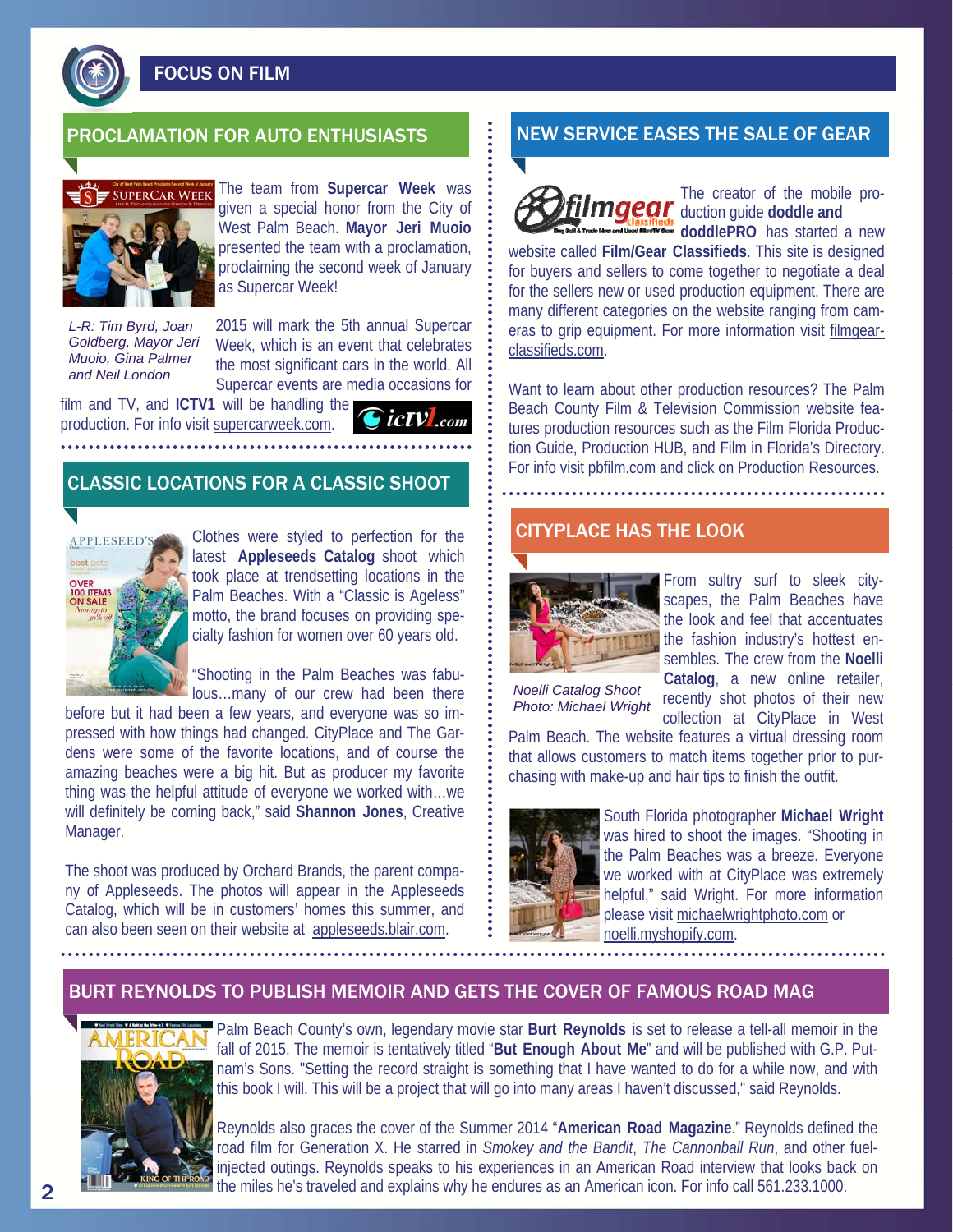

## PBC LOCATIONS FEATURED ON CHICAGO TV **FOOD SECULT FILM FEST ROCKED PB GARDENS**



*The Palm Beaches* 

The Palm Beaches welcomed two TV crews from Chicago for four days of filming in May 2014. *Family Travel with Colleen Kelly* and *24/7 City Secrets* were in town capturing everything from family attractions to eco-*On-Location in Jurassic Park*  tourism adventures, shopping, golf and more. *24/7 City Secrets* has already

aired five segments on their Emmy award winning program over the past few months (and will air the segments again in the Autumn). 24/7 airs on NBC5 in Chicago on Saturday nights, and has been ranked #1 in its time slot since 2008.



As host of *Family Travel with Colleen Kelly*, Colleen Kelly explores locations THE PALM BEACHES & attractions throughout the U.S. and

abroad with a focus on family trav-**FLORIDA** el. This nationally and internationally televised show on PBS and its affiliates, will air in Spring 2015. Both of these programs were contracted by **Discover The Palm Beaches**. For more information visit palmbeachfl.com.

#### MATCH MADE IN TV HEAVEN

From the network that brought you *Four Weddings* and *Four Houses,* comes a new show about finding love. The crew from **TLC's** *Psychic Matchmaker* has been busy filming all over Palm Beach County at locations including downtown West Palm Beach and Atlantic Avenue in Delray Beach.

The show stars **Deborah Graham**, a Florida psychic who uses her gift to find her clients' soul mates. TLC has picked up 12 half -hour episodes of the series from Jane Street Entertainment, a production company based in New York. For more information visit tlc.com or call 561.233.1000.



**Swede Fest 3 Palm Beach** took place at the Borland Center of Performing

*the 'swede' of* 

Arts in Midtown in Palm Beach Gardens. Emcees for the evening were Screen shot from Palm Beach Shakespeare Festival's performers Wally Lurz, Krys Parker, Trent Stephens and Zach Myers, who

'sweded the swede' with their own take on Be Kind, Rewind. Swedes that were featured this year included Basic Instinct, Jurassic Park, Pulp Fiction, Office Space, among many others. This year's event was packed, aniony marry choice that you have at Cantina Laredo's. Organizers are already gearing up for next year's event. For more info visit swedefestpalmbeach.com.



#### **L-DUB FILM FEST CELEBRATES FIVE YEARS**



**The Lake Worth Playhouse's Stonzek Theatre**  is running its fifth annual **L-Dub Film Festival**  from September 26-28, 2014. L-Dub is now accepting submissions, and the deadline is September 5. For more info visit lakewothplayhouse.org.

# FILM FESTIVAL WILL TURN 20 IN 2015

Get ready for the 20th anniversary of **Palm Beach** the **Palm Beach International Film**  Film Festival **Festival (PBIFF)**! The dates have been set for next year's event, which will take place **March 27-April 2, 2015**. This year's festival thrived in the true spirit of independent cinema, as films from 42 countries were represented, and over 90 filmmakers from 20 different countries attended the festival.

"We are very excited to start planning next year's event," said PBIFF President and CEO **Randi Emerman.** Submissions open mid-August. For more info visit pbifilmfest.org.

## PROMOTING TOURISM IN PALM BEACH COUNTY



In an effort to champion jobs in the State of Florida through the film industry comes the next **Film Florida Quarterly Meeting**. It will be held on Monday, September 22 and Tuesday, September 23 at the **Boca Raton Resort & Club**. This location will also be the home of the 47th Annual Florida Governor's Conference on Tourism.

The Governor's Conference is hosted by Visit Florida and will be held September 22 - 24.



*Boca Resort & Club* 

If you are interested in joining Film Florida for the Quarterly Meeting and/or the Governor's Conference on Tourism, please email info@filmflorida.org. While Film Florida Quarterly Meetings are open to the public, they encourage interested stakeholders to become members of the statewide organization. For more information about membership options, email info@filmflorida.org.